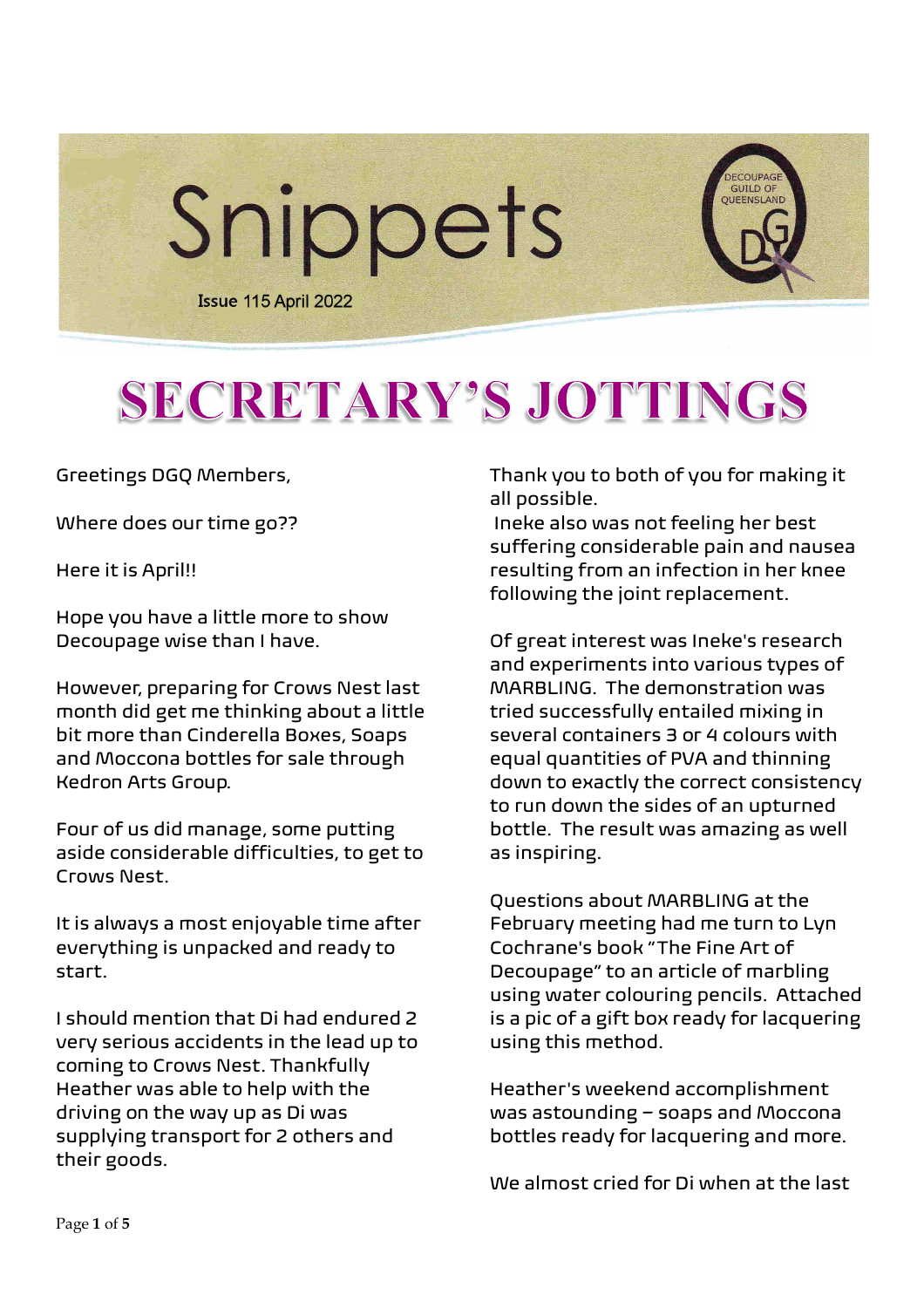touch of paint was added to her piece it fell to the floor and SMASHED!! –

We hope she can procure another similar article to start from scratch for images already cut.

She had the courage to soldier on painting pate bowls and cutting out for her box and under glass projects in preparation for the EKKA. Some pics attached.

The Meeting on Sunday 10<sup>th</sup> April, at the

Chermside Library, 10am.

This will give us time to work on present projects including entries for the EKKA. Remember that Wearable Art category has been replaced by Craft, so that includes all manner of things as well as what would have previously been included in Wearable Art.

ENTRIES FOR THE EKKA ARE NOW OPEN!

Barbara Chapple (Sec DGQ Inc)



\_\_\_\_\_\_\_\_\_\_\_\_\_\_\_\_\_\_\_\_\_\_\_\_\_\_\_\_\_\_\_\_\_\_\_\_\_\_\_\_\_\_\_\_\_\_\_\_\_\_\_\_\_\_\_\_\_\_\_\_\_\_\_\_\_\_\_\_\_\_\_\_\_\_\_\_\_\_\_\_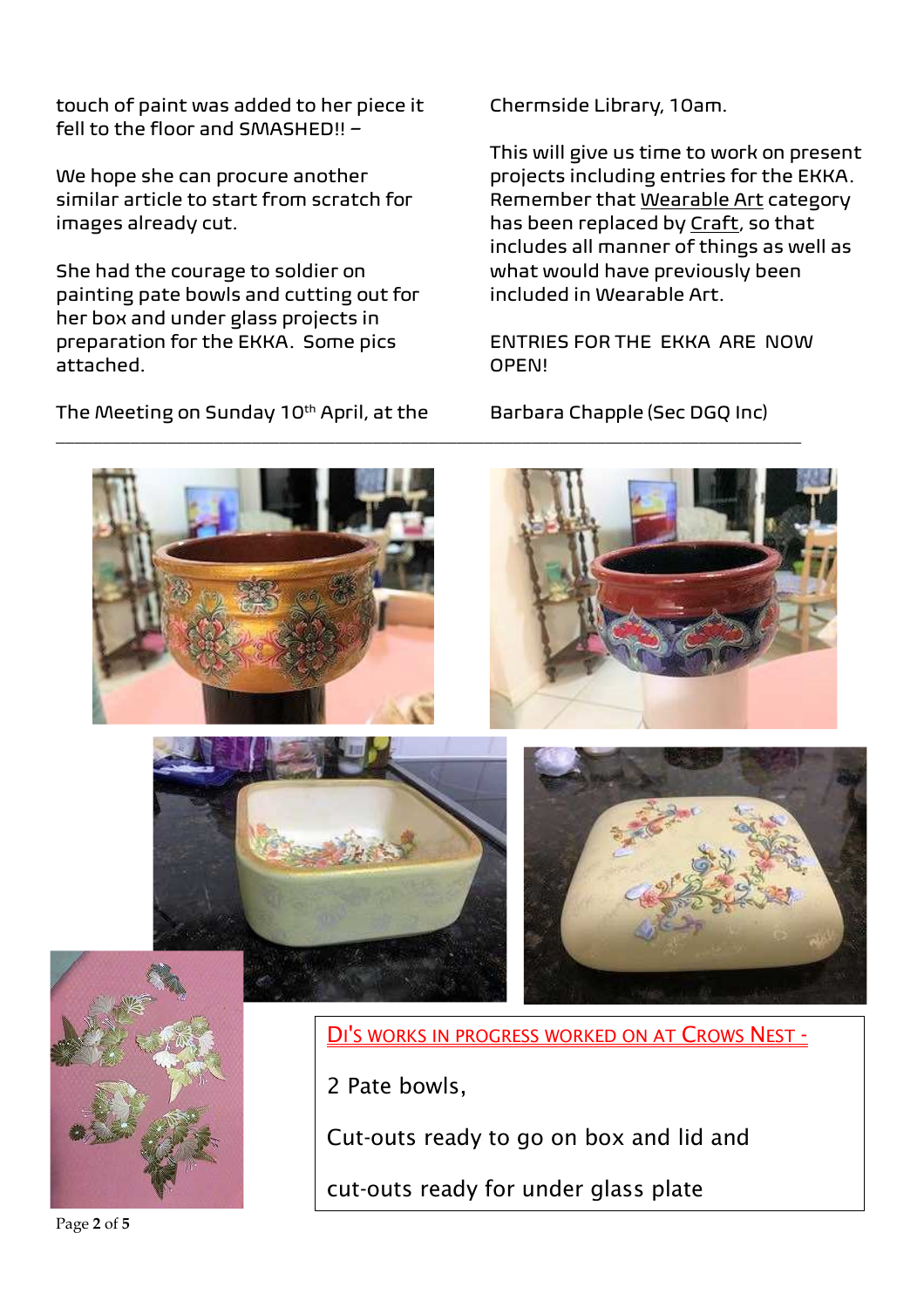

(Pink Marbled background achieved with cadmium red and burnt sienna water colour pencil over a pink background using very small equal amount of cadmium red and burnt sienna into white.

Random lines were made with pencils, colours adjacent and separate, and dissolved and spread with watery very light pink paint.

A final coat of the very thin light paint was applied, and excess mopped off to soften the lines.)



Barbara's wooden box decorated with serviette over marbled background and wooden novelty craft item.

This turned wooden "cream can" - about 7" high was left with its rather rustic "rough" finish deliberately as a craft item rather than a properly finished decoupage piece.

It is now up to lacquering – probably 10 coats.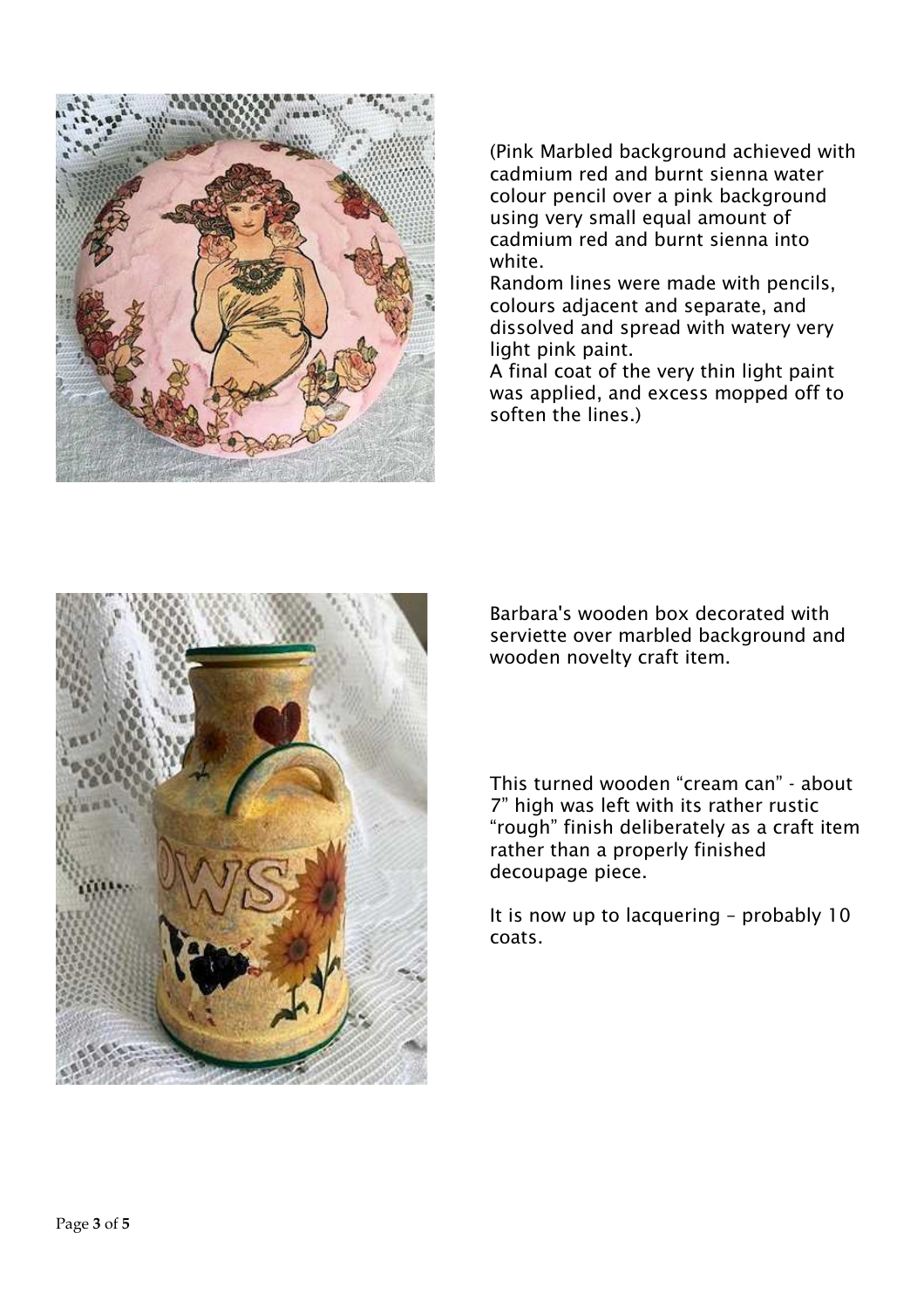